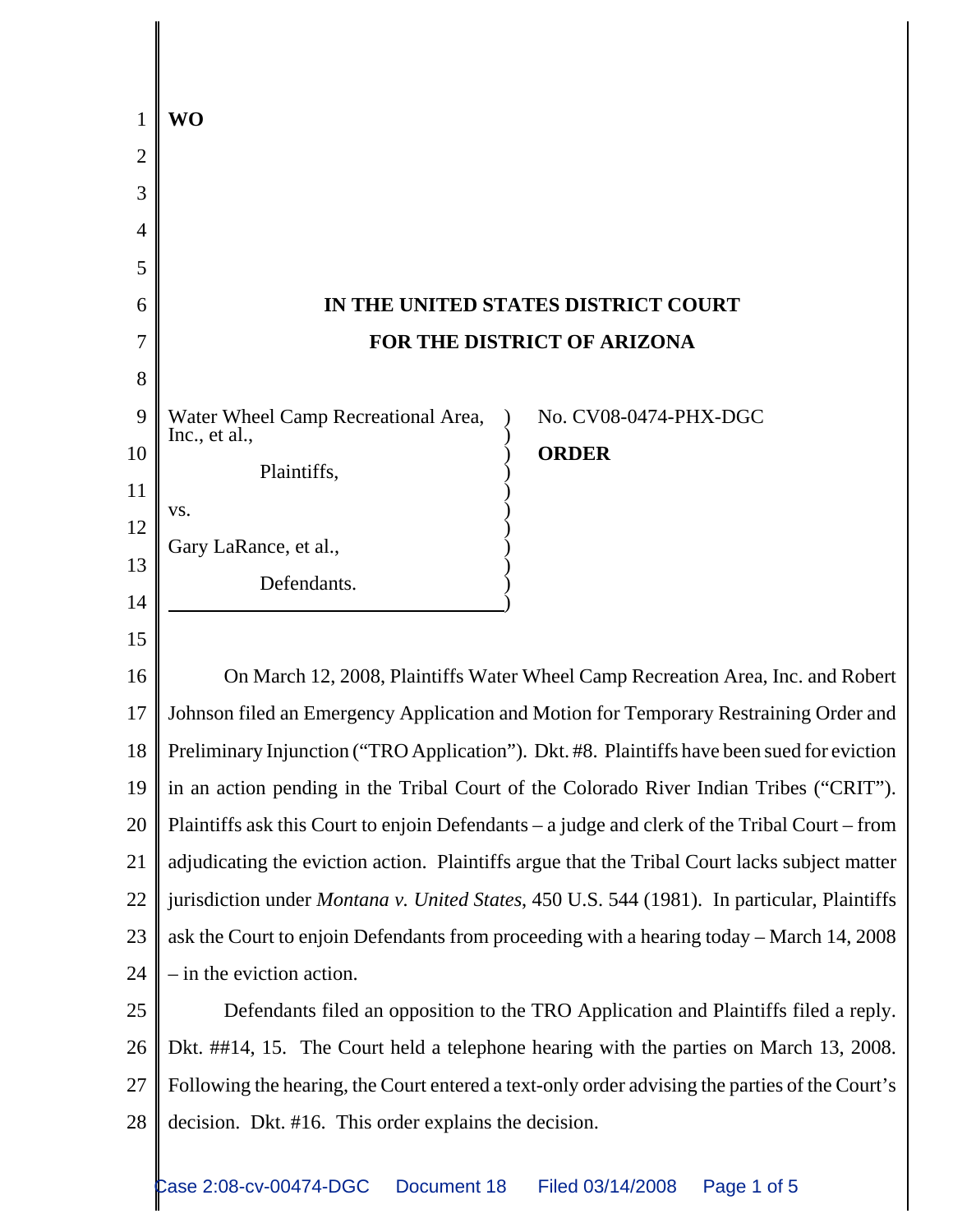## 1 **I. Background.**

2 3 4 5 6 7 8 9 Water Wheel operates a property for recreational vehicles on the west bank of the Colorado River near Parker, Arizona. Water Wheel entered a lease for the property in 1975. The lease, which is attached as Exhibit A to the TRO Application, identifies CRIT as the lessor, but was entered under the auspices of the Bureau of Indian Affairs. The lease had a 32-year term and was set to expire in July of 2007. Prior to the expiration date, the parties disagreed on the rental rate demanded by CRIT for the property. Plaintiffs sought to invoke federal dispute resolution procedures under Title 25 of the Code of Federal Regulations; CRIT brought the eviction action in Tribal Court to evict Plaintiffs from the property.

10 11 12 13 14 15 16 Several hearings have been held in Tribal Court and on appeal from Tribal Court. It is clear from orders provided to this Court, however, that the Tribal Court has not made a final decision on whether it can exercise subject matter jurisdiction over Plaintiffs. That issue is scheduled to be heard on March 14, 2008. Because Plaintiffs believe that the Tribal Court clearly lacks subject matter jurisdiction over the eviction action, they ask this Court to enter a TRO preventing Defendants from proceeding with the hearing or any other aspect of the eviction action.

## 17 **II. Exhaustion.**

18 19 20 21 22 "Ordinarily . . . a federal court should stay its hand until after the Tribal Court has had a full opportunity to determine its own jurisdiction." *Strate v. A-1 Contractors*, 520 U.S. 438, 449 (1997) (quotation and citations omitted). Stated differently, parties generally are required to exhaust their jurisdictional arguments in Tribal Court before seeking federal court intervention.

23 24 25 26 27 28 Courts have recognized four exceptions to this exhaustion requirement: "exhaustion is not required where (1) an assertion of tribal jurisdiction is motivated by a desire to harass or is conducted in bad faith, (2) the action is patently violative of express jurisdictional prohibitions, (3) exhaustion would be futile because of the lack of adequate opportunity to challenge the court's jurisdiction, or (4) it is plain that no federal grant provides for tribal governance of nonmembers' conduct on land covered by *Montana's* main rule." *Burlington*

- 2 - Case 2:08-cv-00474-DGC Document 18 Filed 03/14/2008 Page 2 of 5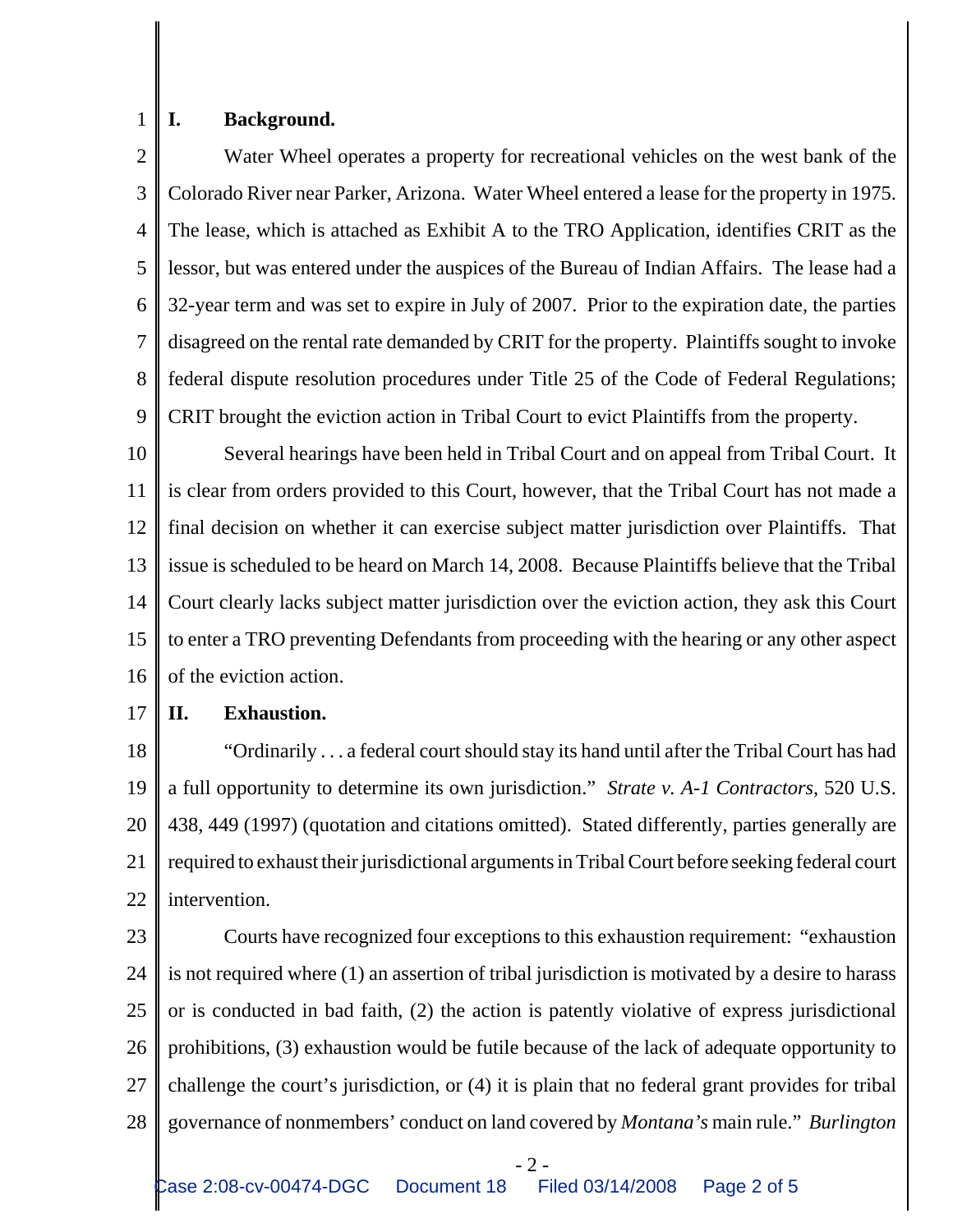1 2 3 4 5 *Northern Railroad Co. v. Red Wolf*, 196 F.3d 1059, 1065 (9th Cir. 1999). Plaintiffs rely on the fourth exception, arguing that the Tribal Court clearly lacks jurisdiction over the eviction action. The Court will address this argument. If it is not "plain" that the Tribal Court lacks jurisdiction under *Montana*, the Court must require Plaintiffs to exhaust their arguments in Tribal Court before invoking the powers of this Court.

6 7 8 9 Under *Montana*, a tribal court may exercise civil jurisdiction over a nonmember of the tribe where the nonmember has entered into a "consensual relationship" with the tribe or its members. 450 U.S. at 557. Plaintiffs argue that they have entered into no such relationship with the CRIT.

10 11 12 13 14 15 Plaintiffs first contend that they have not entered into a *Montana*-type consensual relationship because the land they lease is owned by the federal government in fee title, not by the CRIT. Plaintiffs argue that the land could be transferred to the CRIT only by an act of Congress and that a 1964 federal statute expressly declined to make such a conveyance. Plaintiffs also argue that the Supreme Court has held that CRIT's ownership of the property could be determined only by litigation, which has not occurred.

16 17 18 19 20 21 22 In response, Defendants note that the Solicitor of the Department of Interior opined in 1969 that the property leased by Plaintiffs is owned by the CRIT. The Secretary of the Department of Interior entered an order confirming this position, and the Department has followed the order for more than 35 years. In addition, the lease in this case – which was signed by Plaintiff Water Wheel – specifically identifies the CRIT as the lessor of the property, and Plaintiffs have paid rent to the CRIT, either directly or through the Bureau of Indian Affairs, for more than 30 years.

23

24 25 26 27 The Court cannot decide from its brief review of these issues whether Plaintiffs or Defendants are correct. Such a decision will require a close examination of the lease, the statutes in issue, the Solicitor's opinion, the history of the parties' dealings, and the decision of the Supreme Court – more matters than the Court has had time to review in ruling on the TRO Application. The Court can say today, however, that the correctness of Plaintiff's

28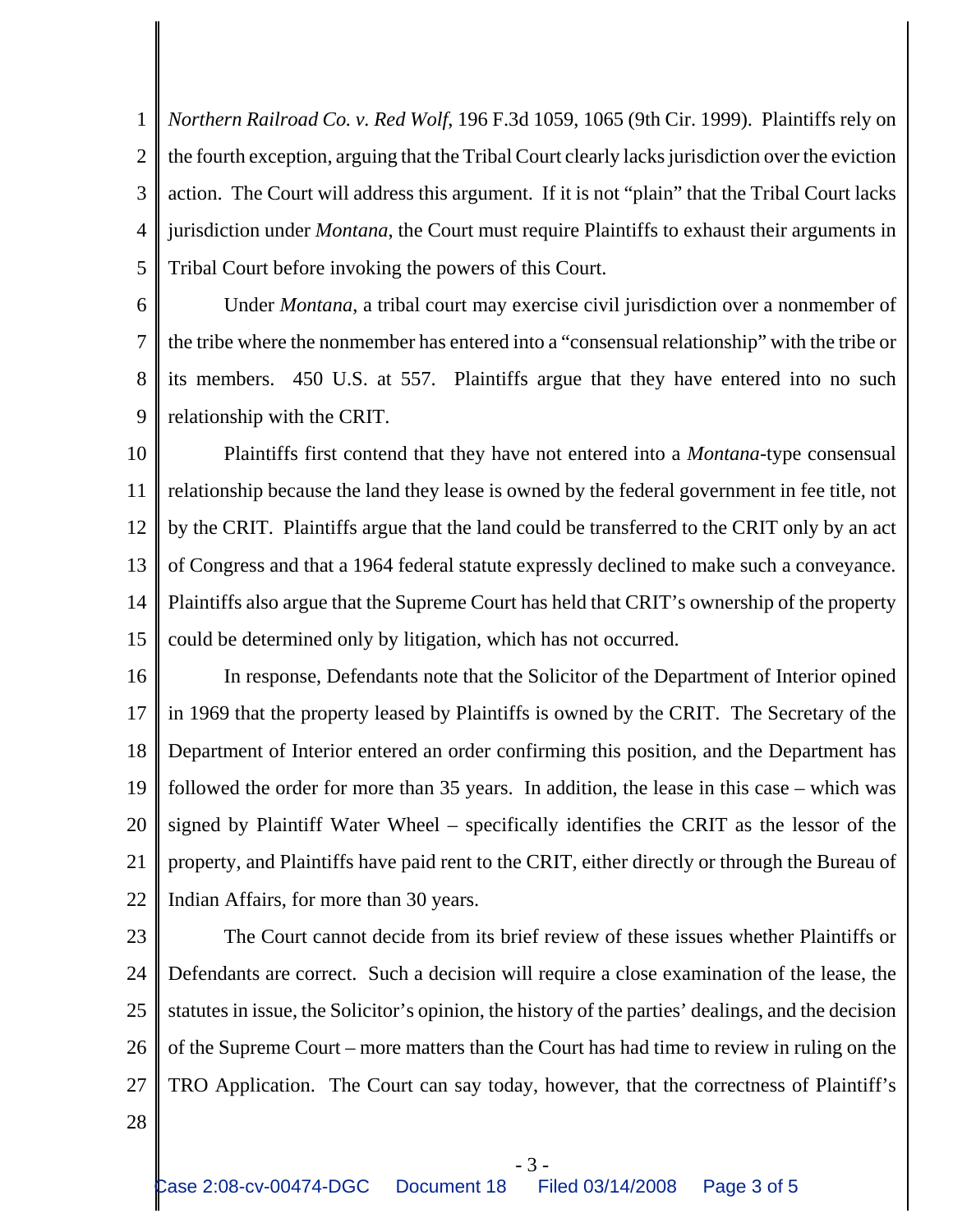1 2 argument is not "plain." The argument therefore does not relieve Plaintiffs of the duty to exhaust their jurisdictional arguments in Tribal Court.

3 4 5 6 7 8 9 10 11 12 13 14 15 16 Plaintiffs next argue that the express terms of the lease exempt them from the jurisdiction of the Tribal Court in the eviction action. Plaintiffs point to paragraph 34 of the addendum to the lease and argue that the ordinance applicable in the eviction action is not binding on them because they did not consent to its application in writing. Paragraph 34 seems to suggest, however, that Plaintiffs' consent is required only when a law passed by the CRIT is contrary to an express provision of the lease. Plaintiffs have identified no express provision of the lease that is contrary to the eviction ordinance. They argue that the dispute resolution provisions of the Code of Federal Regulations are incorporated into the lease and that the eviction ordinance is contrary to those provisions, but the Court does not find this argument to be plainly correct. To determine whether paragraph 34 or any other provision of the lease defeats the "consensual relationship" basis for Tribal Court jurisdiction under *Montana*, the Court will be required to conduct a careful analysis of the lease, its history, the dispute resolution provisions in the Code of Federal Regulations, and the eviction ordinance. The Court cannot say today that Plaintiffs' position is plainly correct.

17 18 19 20 21 22 23 24 25 Because the lack of Tribal Court jurisdiction is not "plain" as required by the fourth exception to the exhaustion requirement, *Red Wolf*, 196 F.3d at 1065, Plaintiffs must exhaust their remedies in Tribal Court before invoking the powers of this court. The Court will therefore deny Plaintiffs' request for a TRO that prohibits the Tribal Court from proceeding with the eviction action. If the Tribal Court decides that it does have jurisdiction under *Montana* to hear the eviction action, Defendants must afford Plaintiffs a period of 15 days to seek review of their *Montana* arguments in this Court before entering an order that will empower the CRIT to evict Plaintiffs from the property or take other action to interfere with Plaintiffs' occupancy of the property.<sup>1</sup>

26

- 4 -

<sup>27</sup> 28 1 Plaintiffs argue that the Tribal Court in any event does not have subject matter jurisdiction over Robert Johnson because he is not signatory to the lease. Because the Court